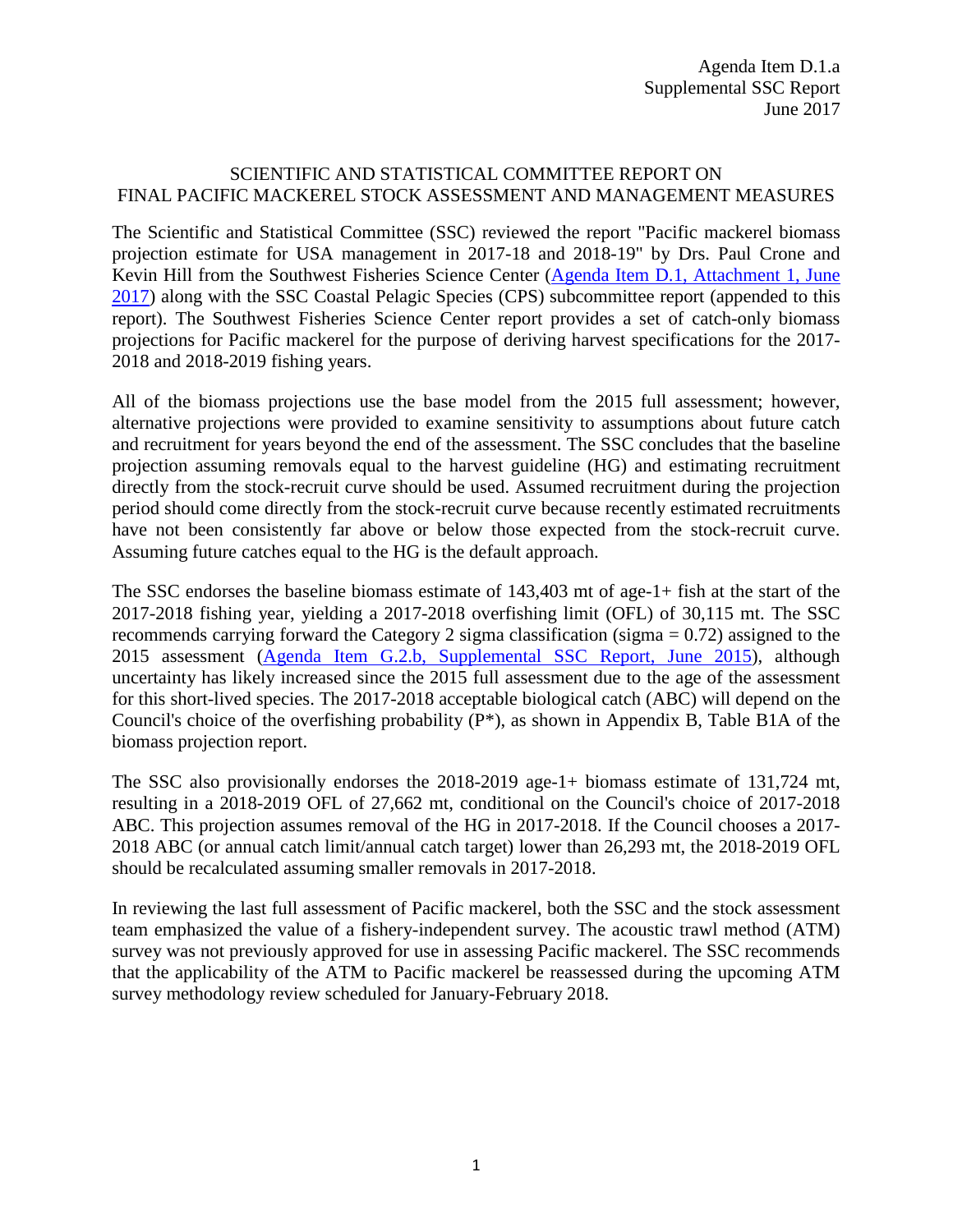## **Report of the Review of the Pacific Mackerel Catch-Only Projection by the Coastal Pelagic Species Subcommittee of the Scientific and Statistical Committee via Webinar, May 1, 2017.**

Dr. André Punt, Chair of the Coastal Pelagic Species Subcommittee of the Scientific and Statistical Committee (Subcommittee) outlined the tasks to be addressed during the review:

- 1. whether the methodology was correctly applied to project the estimated biomass for the 2017-2018 and 2018-2019 fishing years using new catch estimates; and
- 2. how recruitment should be estimated for those years that influence the estimates of biomass in the projections years, but for which there is a lack of data to directly inform the estimates.

Determination of the proper assessment category designation to determine σ for the P<sup>\*</sup>-σ scientific uncertainty buffer calculation will be addressed by the full Scientific and Statistical Committee (SSC) in June 2017.

Dr. Paul Crone (SWFSC) presented the catch-only projection, noting that this approach had been used previously for Pacific mackerel, most recently in 2014. The only changes to the 2015 full assessment for the baseline model were:

- 1. catches for 2014-15 and 2015-16 were revised, and estimated catches for 2016-17 and 2017-18 were included in the projection;
- 2. recruitments for 2017 and 2018 were taken from the stock-recruitment relationship (recruitment scenario 1, see below), as was done for 2015 and 2016 in the 2015 assessment; and
- 3. the catch-only projection analysis was conducted using a stand-alone spreadsheet model that approximates the Stock Synthesis (SS) model used for the full assessment.

No additional data nor parameter changes were included in the update.

Sensitivities included two additional recruitment projection scenarios (in addition to scenario 1, above) for the years 2015 through 2018. Those sensitivities set recruitment at a constant level for those four years, equal to either:

- 2. the average recruitment for 2012-14, the most recent years for which there are data to estimate recruitments (scenario 2); or
- 3. the average recruitment for 1997-1999, the three-year period representing the lowest average recruitment over the years included in the assessment (scenario 3).

Scenario 2 produced very similar results to those for the baseline scenario (scenario 1).

The Subcommittee made the following requests for additional analyses:

**Request 1**: Conduct projections in which recruitment is pre-specified, but the projection is based on SS software.

**Rationale**. While the spreadsheet model is a reasonably close approximation to the SS model, it includes a simplification that causes it to differ somewhat from that model (the total mortality rate is assumed to be known and independent of recruitment, rather than total mortality being calculated within the model). It is better to be completely consistent with the model on which the